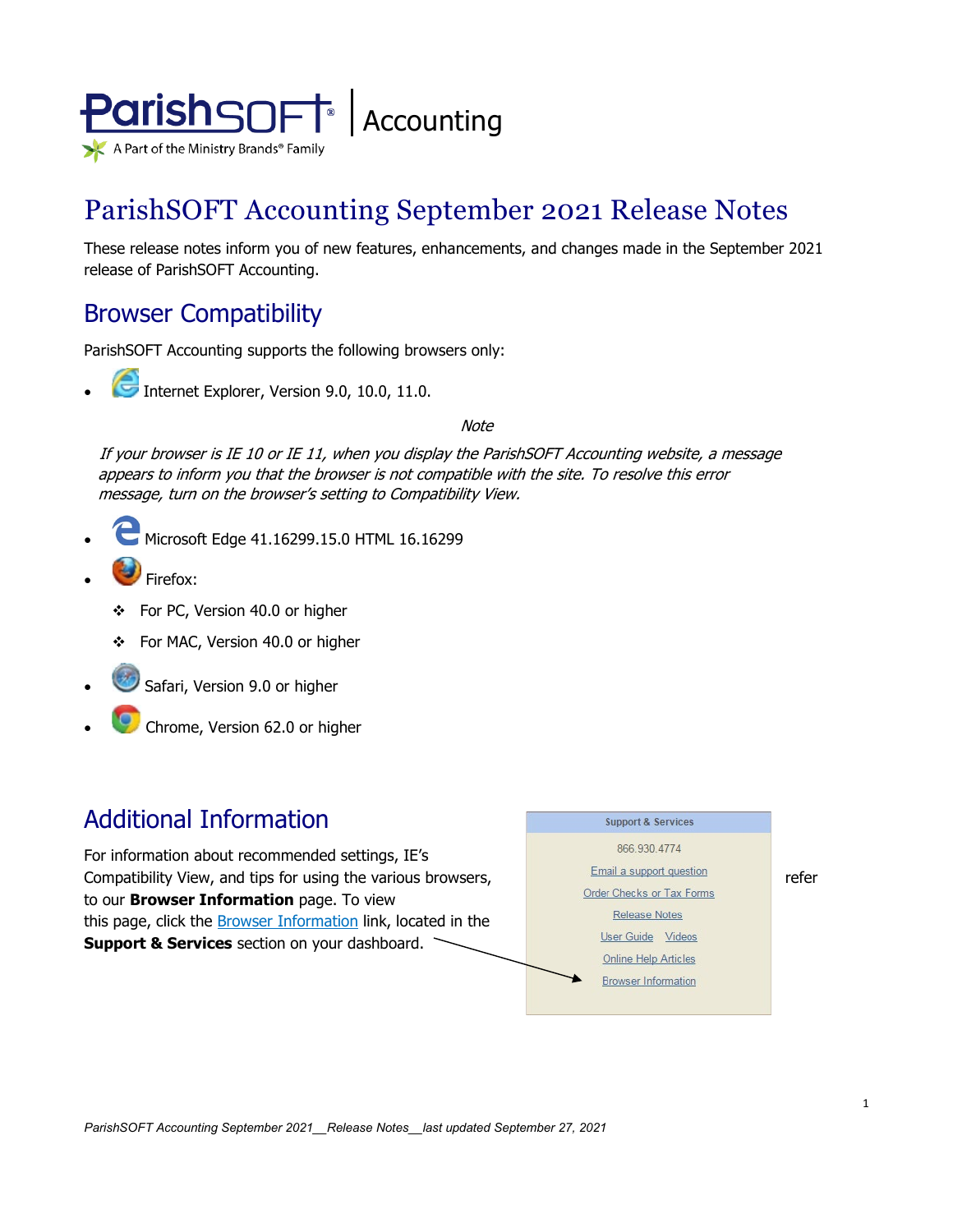## What's New

## Use Direct Deposit to Pay Vendor Bills in Ledger & Payables

With our new Vendor Direct Deposit feature added in this release, you can now avoid the hassle of printing and mailing checks to pay bills from vendors. You can use Vendor Direct Deposit to make a one-time bill payment to a new vendor or regular payments to frequently used vendors. After you set up the direct deposit feature, you have the option to pay vendor bills by check or through direct deposit.

The sections below show you how to set up Vendor Direct Deposit and how to generate an ACH file to send to your bank. The ACH file includes amounts that should be withdrawn from your organization's bank account and deposited into each listed vendor's bank account.

## <span id="page-1-0"></span>Setting Up Vendor Direct Deposit

Follow these four simple steps to set up your system to use Vendor Direct Deposit.

#### **Step 1. Activate the Vendor Direct Deposit Feature**



#### **If your organization is not affiliated with a diocese, the Vendor Direct Deposit feature is activated by default. You can skip this step.**

The Vendor Direct Deposit feature must be activated at the Consolidation Manager level before organizations can use it. Once activated, the feature is available to all organizations in a diocese that choose to use it.

1. Open **Consolidation Manager**.



- 2. Click  $\sqrt{\frac{Options}{}}$  to open the **Options** page.
- 3. Scroll down to the **Vendor Direct Deposit** section. Then, select the **Vendor Direct Deposit** checkbox as shown below:



4. Click Submit

The Vendor Direct Deposit feature is now activated for all organizations within the diocese.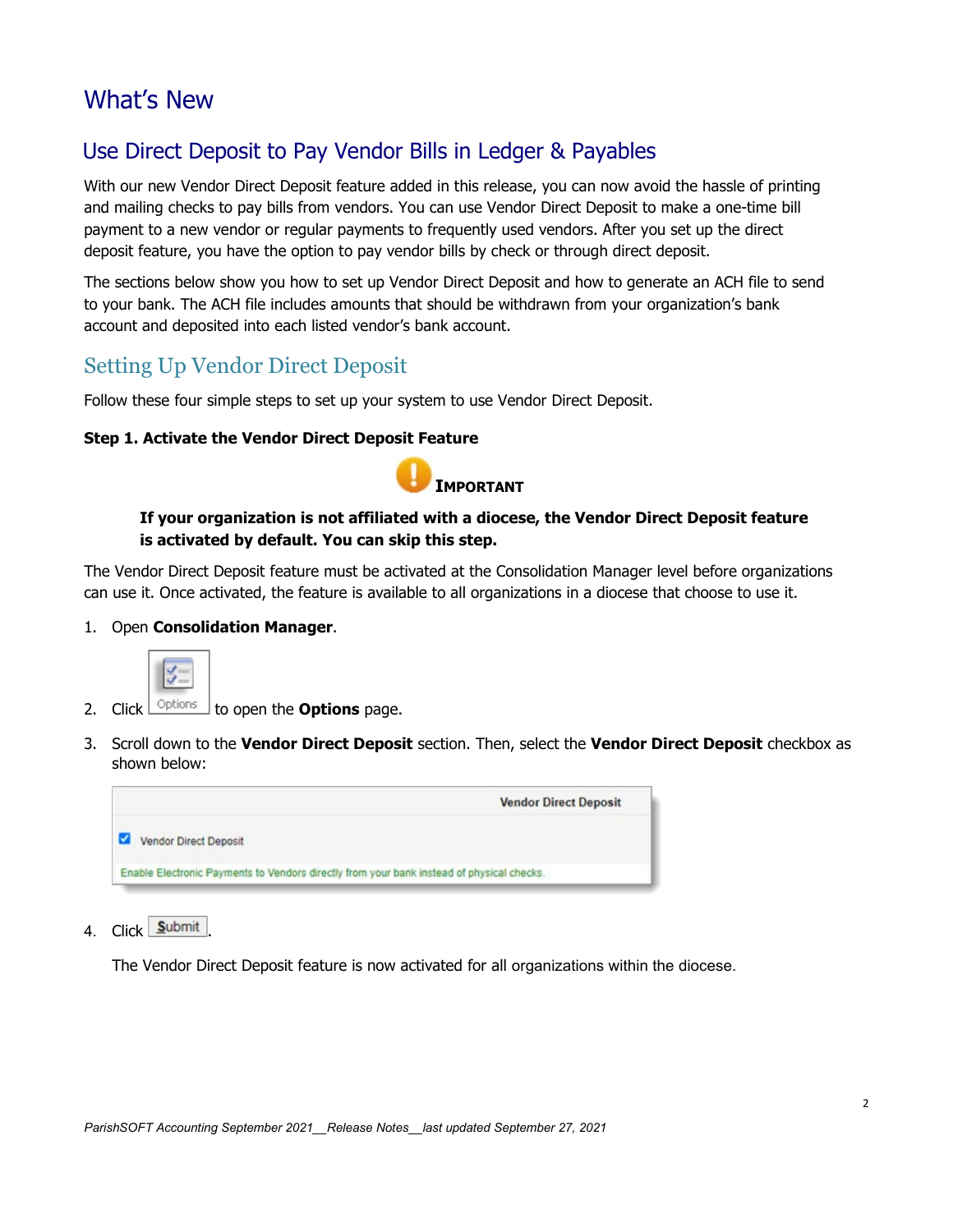#### <span id="page-2-0"></span>**Step 2. Grant User Permissions**



#### **If the users who set up and process direct deposit payments are assigned the Church Administrator role, skip this step. By default, Church Administrator users have all possible permissions.**

Permissions settings within Vendor Direct Deposit define exactly what elements users can access and what actions they are authorized to perform. Depending on your how job duties in your organization are divided, a single user can be granted all Vendor Direct Deposit permissions. Alternatively, for security purposes, these permissions can be independently assigned to different users. The following permissions control the Vendor Direct Deposit feature:

- **ACH Account**: enables a user to set up the organization's ACH bank account. This bank account sends funds to be electronically deposited into a vendor's bank account to pay bills.
- **Check ACH:** enables the user to process direct deposit payments to vendors.
- **Vendor Direct Deposit**: enables the user to set up the vendor's ACH bank account. This bank account receives funds electronically sent from the organization's bank.

Before you grant permissions to a user, carefully evaluate the tasks the user needs to do to carry out their duties and then assign permissions accordingly.



- 1. Open **Church Manager**. Then, click **Permissions**
- 2. To give a user permission to set up the organization's ACH bank account, complete the following:
	- a) In **Quick Find** dropdown list, find the user's name. Click Select Person to open their Permissions page.
	- b) In the **Ledger and Payables** group, find the **Account ACH** item. Then, select the **Read** and **Allow/Write** checkboxes. If you also want to allow this user permission to delete the organization's ACH bank account details, select the **Delete** checkbox. Otherwise, leave it deselected (unchecked).
- 3. To give a user permission to set up vendor ACH bank accounts, complete the following:
	- a) In **Quick Find** dropdown list, find the user's name. Click Select Person to open their Permissions page.
	- b) In the **Ledger and Payables** group, find the **Check ACH** item. Then, select the **Read** and **Allow/Write** checkboxes. If you also want to allow this user permission to delete the vendor's ACH bank account details, select the **Delete** checkbox. Otherwise, leave it deselected (unchecked).
- 4. To give a user permission process direct deposit payments to vendors, complete the following:
	- a) In **Quick Find** dropdown list, find the user's name. Click Select Person to open their Permissions page.
	- b) In the **Ledger and Payables** group, find the **Vendor Direct Deposit** item. Then, select the **Read** and **Allow/Write** checkboxes.
- 5. Click **Submit** to save your permission settings.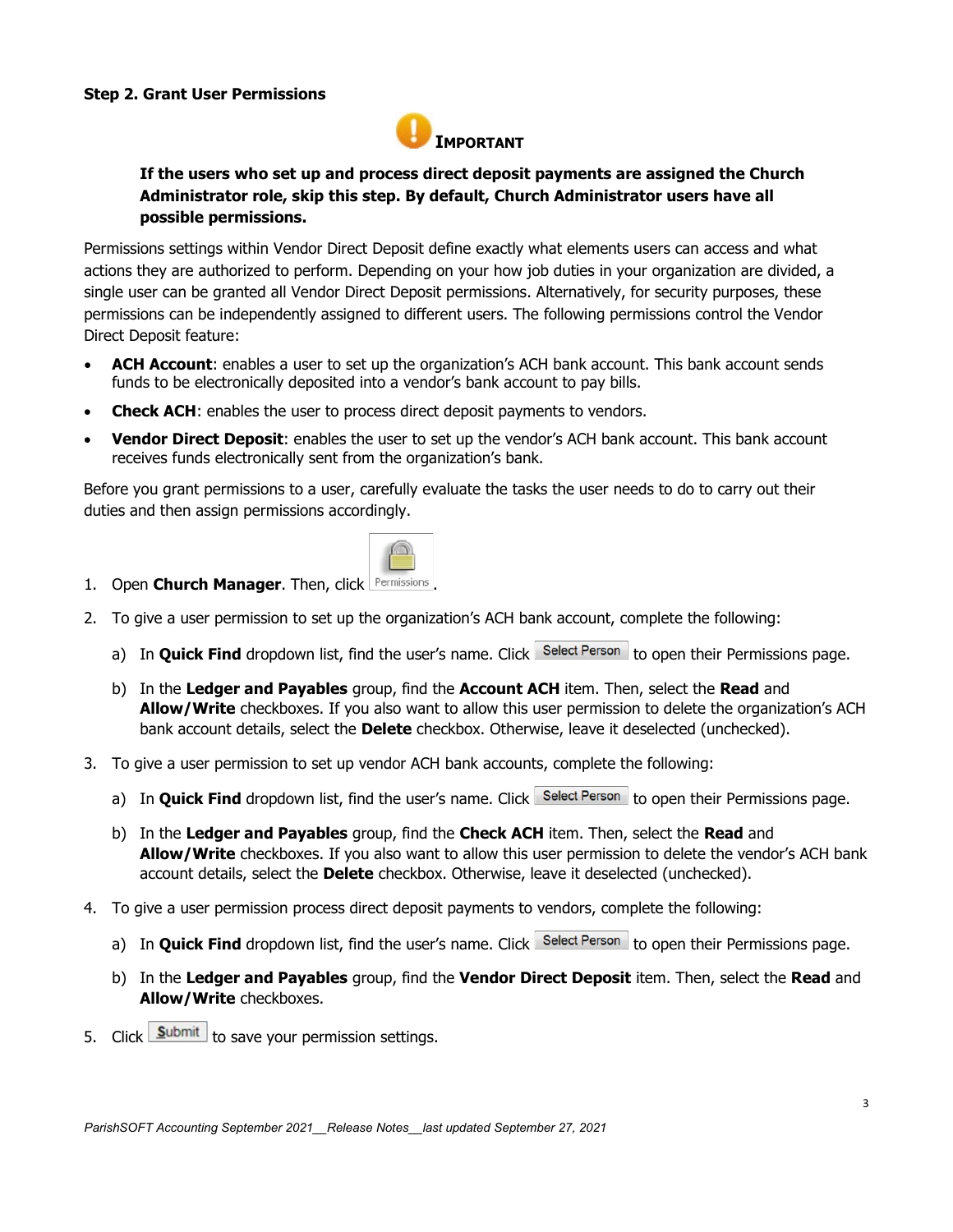#### <span id="page-3-0"></span>**Step 3. Set Up the Organization's ACH Bank Account**

**Notes** 

You must have ACH Account permissions to perform this task. For details, see ["Step](#page-2-0) 2. Grant User [Permissions"](#page-2-0) on pag[e 3.](#page-2-0)

You can set up as many bank accounts as needed for direct deposit.

1. Open **Ledger and Payables**.



- 2. Click  $\frac{\text{Setup}}{\text{Step}}$  to open the **Setup** page.
- 3. Select **Account ACH Settings.**
- 4. Select the ACH account from the Account dropdown list. Then, enter information into the remaining fields in the form.
- 5. Click Save Settings

The selected account is now set up to send payments electronically through direct deposit.

#### **Step 4. Set Up the Vendor's ACH Bank Account**

For each vendor that you want to set up to receive electronic payments, complete the following:

Note

You must have Vendor Direct Deposit permissions to perform this task. For details, see ["Step](#page-2-0) 2. Grant User [Permissions"](#page-2-0) on pag[e 3.](#page-2-0)

1. Open **Ledger and Payables**.



- 2. Click <sup>Vendors</sup> to open the **Vendors** page.
- 3. In **Quick Find** dropdown list, select the vendor's name. Click Find Vendor to open the **Vendor Information** page.
- 4. At the top of the vendor's profile, click **Direct Deposit** to open the **Vendor Direct Deposit** page.
- 5. Select the **ACH File** option. Then, enter the vendor's ACH bank account details into the form.
- 6. Click  $\frac{\textsf{Submit}}{\textsf{submit}}$  to save.

You have completed the setup for the Vendor Direct Deposit feature. You can create ACH files to pay bills from vendors you set up for direct deposit.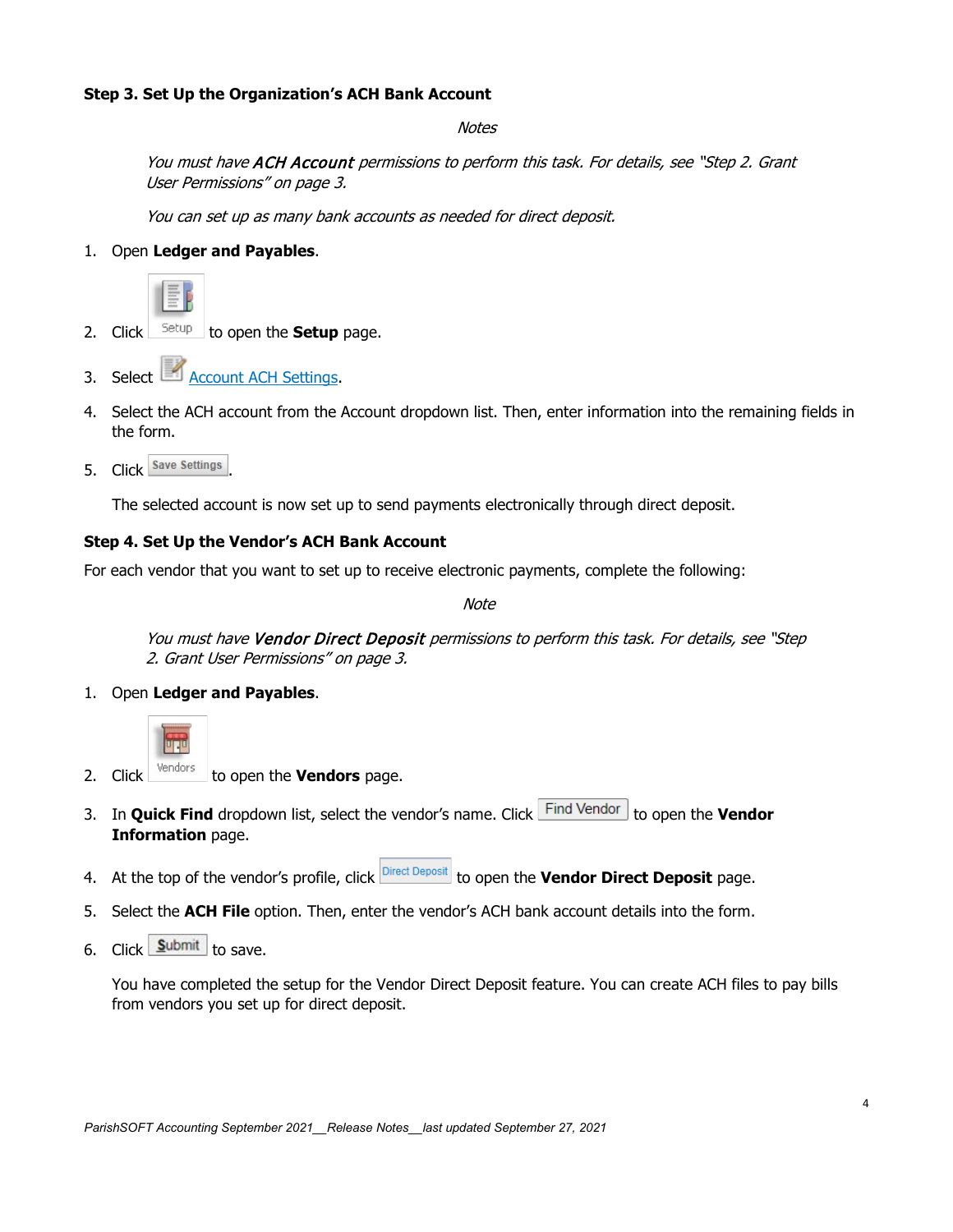## Creating a Prenote File

A pre-note or pre-notification file is a zero-dollar test file sent to your organization's bank to ensure that direct deposit information is set up accurately for a vendor. Some banks require you to prenote at least 10 days before the first direct deposit and any time you make a change to direct deposit information. If your bank requires it, you must go through the prenote process before being allowed to transmit real deposits. The following instructions show you how to create a prenote for vendor direct deposit.

1. Open **Ledger and Payables**.



- 2. Click  $S_{\text{etup}}$  to open the **Setup** page.
- 3. Select **Prenote Vendors.**
- 4. In the **Bank Account** dropdown list, select the ACH bank account used for vendor direct deposit.
- 5. Select the vendors to prenote. Then, click  $\sqrt{\frac{1}{n}}$  converted an ACH file.
- 6. In the Print window, click  $\Box$  (Export) to save the file to your computer. Then, click  $\Box$  Done to exit the Print window.
- 7. Follow your bank's instructions for uploading the prenote file.

The prenote process takes several days. The bank will notify you if the prenote is successfully authorized or not.

8. For tracking and verification purposes, we recommend that you record the date the prenote was authorized into each vendor's record. If you want to record the date:



- a) In the **Quick Find** dropdown list, select the desired vendor. Then, click Find Vendor
- b) In the vendor's record, click  $\frac{Direct\ Descript{Deposit}}{Direct\ Descript{Deposit}}$  to display the direct deposit information.
- c) Click in the **Prenote Date** field and select the date from the displayed calendar.
- d) Click  $\frac{\textsf{Submit}}{\textsf{with}}$  to save the date.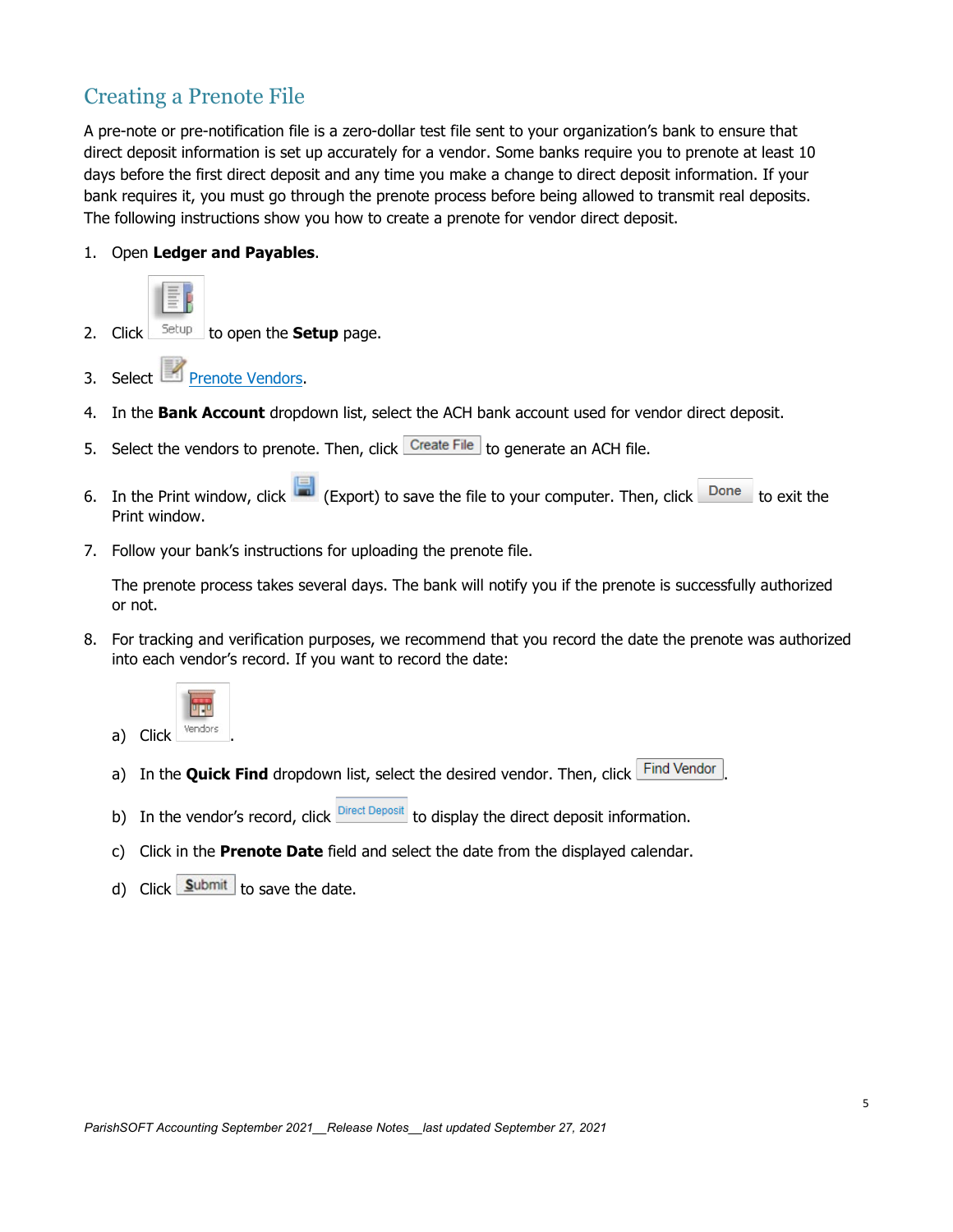## Creating an ACH File

The ACH file is the direct deposit file that contains all of the payments that will be withdrawn from your organization's back account. The following steps show you how to create the file. After you create the file, you can upload it to your bank for processing.

#### **Notes**

You must have Check ACH permissions to perform this task. For details, see ["Step](#page-2-0) 2. Grant User [Permissions"](#page-2-0) on pag[e 3.](#page-2-0)

Your organization must be set up to use the Vendor Direct Deposit feature. For setup instructions, see ["Setting Up Vendor Direct Deposit"](#page-1-0) on pag[e 2.](#page-1-0)

1. Open **Ledger and Payables**.



- 2. Click checks to open the **Create Checks** page.
- 3. Select the **Direct Deposit** option. Then, from the **Bank Account** dropdown list, select the bank account you set up to do ACH transfers.
- 4. Today's date is displayed in the **Check Date** field. If you want to use a different date, click in the field and select the desired date from the displayed calendar.

The system calculates the total number of bills and displays the bank account balance. If you are using an accrual method, by default, the system displays all unpaid bills. If you are using a cash method, the system displays only those bills associated with the selected bank account.

- 5. If your list of bills is long, filter the view by clicking the **Due on or before** option. Select the desired due date from the calendar, and then click  $\bigcup^{\text{Update}}$  to refresh the list.
- 6. In the **Pay** column, select the **Pay** checkbox for each bill you want to pay. To pay them all, click the Select All link.
- 7 Click Preview Checks to view a list checks to be paid.
- 8. When ready to pay the bill, click Create File

The system generates an ACH file and records all bills listed in the file as "paid."

9. In the Print window, click  $\Box$  (Export) to save the file to your computer. Then, click  $\Box$  Done to exit the print window.

## Uploading the ACH File to Your Bank

- 1. Locate the ACH file on your computer. If desired, change file name to something more meaningful to you.
- 2. Follow your bank's instructions for uploading the file.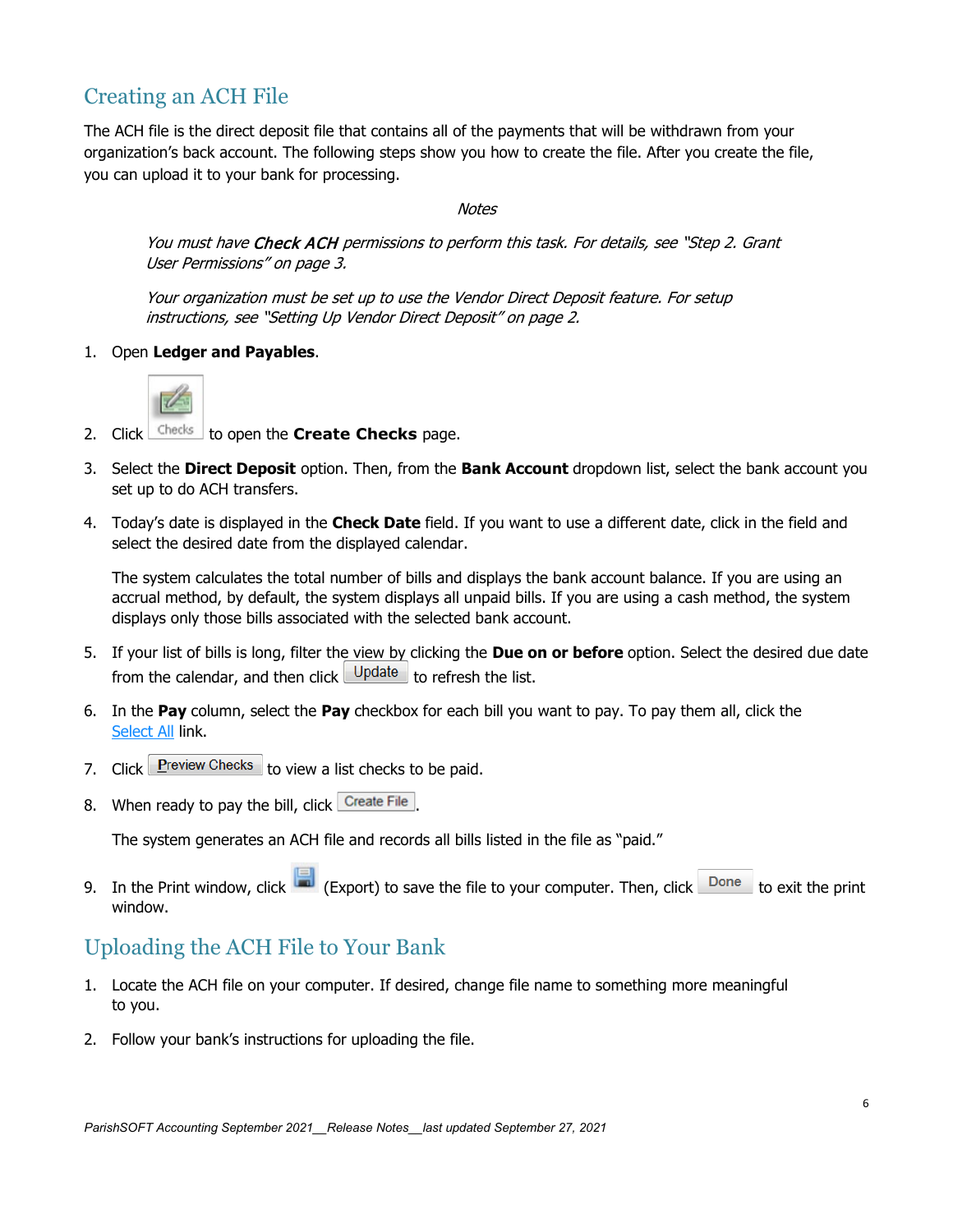## Recreating an ACH File for Direct Deposit

If you ever need to recreate an ACH file, do the following:



- 1. Click <sup>Checks</sup> to open the **Create Checks** page.
- 2. At the top of the page, select the Direct Deposit History link, shown in the illustration below:

|                                                                          |                         | <b>Direct Deposit History</b>                                         |                            |                          |               |                          |                              |                         |  |
|--------------------------------------------------------------------------|-------------------------|-----------------------------------------------------------------------|----------------------------|--------------------------|---------------|--------------------------|------------------------------|-------------------------|--|
|                                                                          |                         |                                                                       |                            | <b>Create Checks</b>     |               |                          |                              |                         |  |
|                                                                          |                         |                                                                       |                            |                          |               |                          |                              | Watch Help Video!       |  |
|                                                                          |                         | Bank Account: Cash, Checking Account-General: A-1-10-1101-00 1101.00P |                            | ٠                        |               |                          | Balance:                     | 48,018.54               |  |
| Check Date: 03/05/2014<br>Beginning Check Number: 11344<br>Total: 300.00 |                         |                                                                       |                            |                          |               | <b>Show Unpaid Bills</b> |                              |                         |  |
|                                                                          |                         |                                                                       |                            | $\overline{\bullet}$ All |               |                          |                              |                         |  |
|                                                                          |                         |                                                                       |                            |                          |               |                          | O Due on or before<br>Update |                         |  |
| $\pi$                                                                    | Due Date                | Vendor                                                                | Bill No.                   | <b>Invoice Date</b>      | Discount Date | Amount                   | Pay Amount                   | Pay                     |  |
|                                                                          | 3/29/2014               | AT&T                                                                  | 384                        | 3/4/2014                 |               | 300.00                   | 300.00                       | Edit<br>$\triangledown$ |  |
|                                                                          | Deselect All Select All |                                                                       |                            |                          |               |                          |                              |                         |  |
|                                                                          |                         |                                                                       | <b>Selected Bills List</b> | <b>Print Checks</b>      | Cancel        |                          |                              |                         |  |

A list of previously created ACH files is displayed.

3. Select the file you want to recreate.

The Print window opens to display the selected file's details.

- 4. Click (Export) to recreate the file and save it to your computer. Then, click  $\Box$  Done to exit the Print window.
- 5. Rename and resend the file to your bank, if necessary.

## Viewing Direct Deposit Payments

The **Check Register** report includes all payments made to vendors through direct deposits. You can find this report in the **Transactions** group in the **Standard Reports** section in **Ledger and Payables**.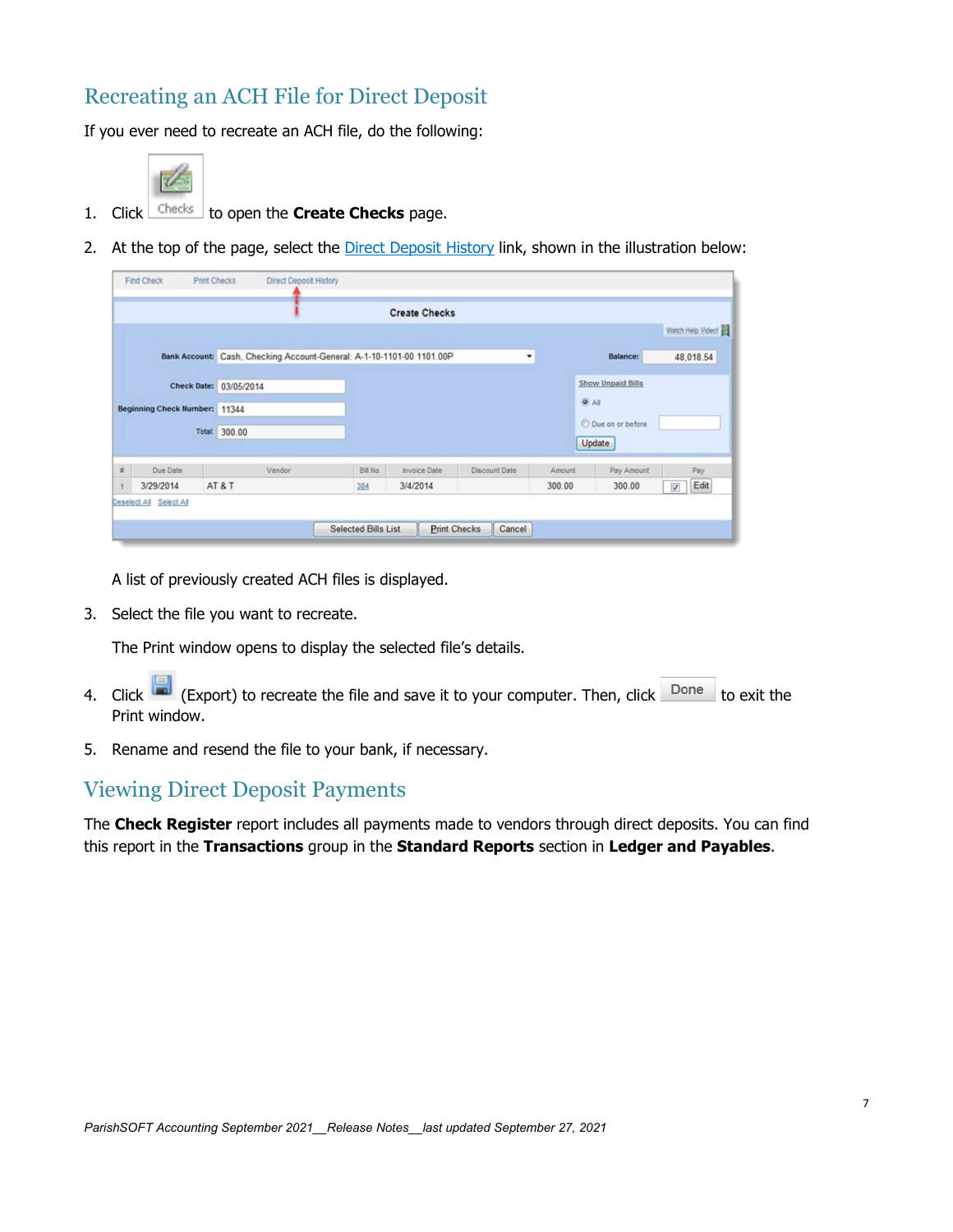

### Added Ability to Export Data in Consolidated Statement of Financial Position Reports

You can now export data from a Consolidated **Statement of Financial Position** report to an Excel file. To export a report, click the **Export Data** button in the lower-right corner of the report setup:

| Preview Report | View PDF | Memorize Report | Reset Criteria | Cancel | Export Data |
|----------------|----------|-----------------|----------------|--------|-------------|
|                |          |                 |                |        |             |

| Ledger and Payables |  |
|---------------------|--|
|                     |  |



### Added the Ability to Set Up and Use Multiple Bank Accounts for Direct Deposit

Per customer request, we added the ability to set up and use multiple accounts to process payroll direct deposit for employees and/or bill payments to vendors. For each bank account you want to use for direct deposit, you need to enter bank account information. To set up the bank accounts, follow the instructions under ["Step](#page-3-0) 3. Set Up the [Organization's](#page-3-0) ACH Bank Account" on page [4.](#page-3-0)



### Added Ability to Export Data in Statement of Financial Position Reports

You can now export data from **Statement of Financial Position** report to an Excel file. To export a report, click the **Export Data** button in the lower-right corner of the report setup:

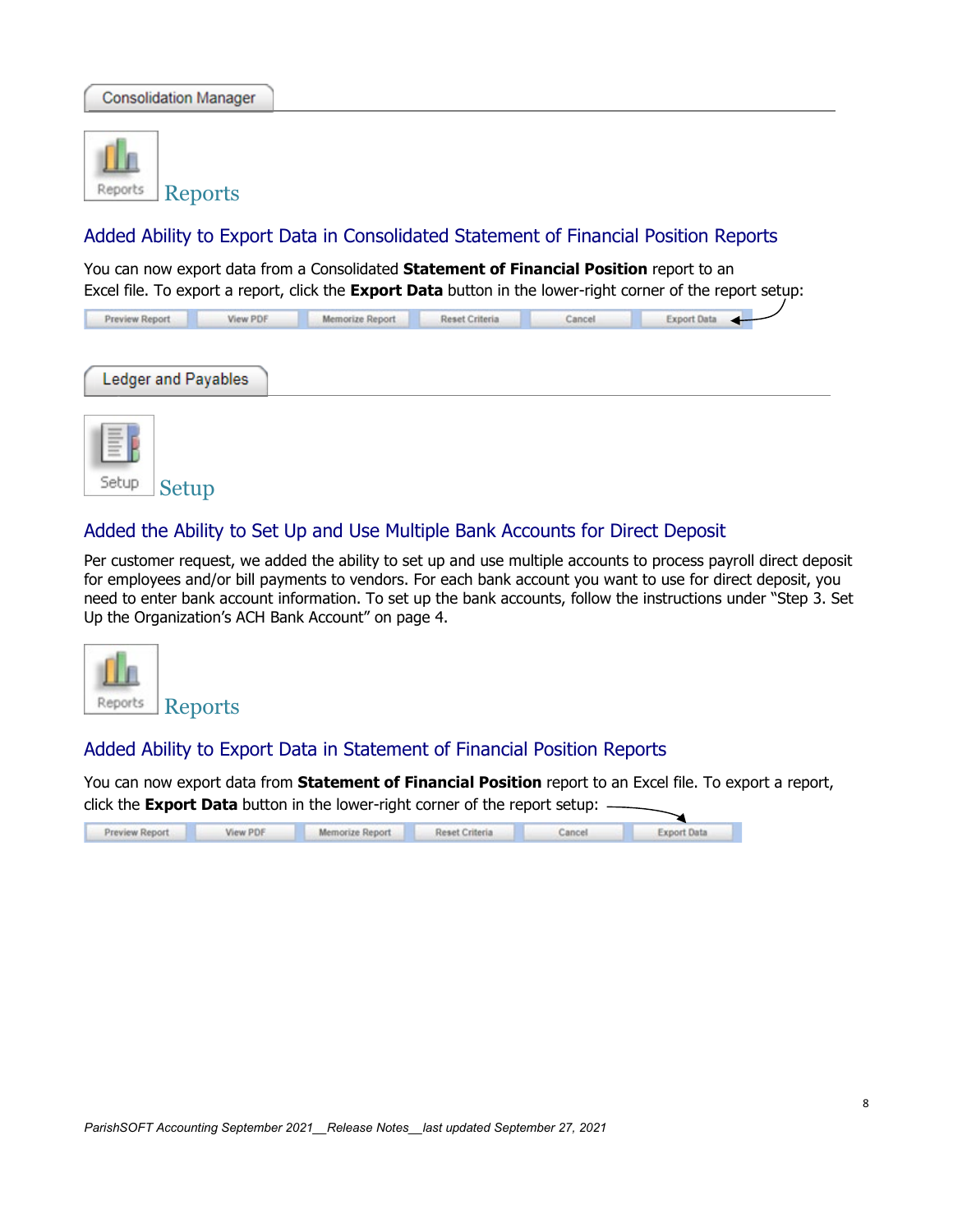Payroll



## Kind of Payer Options Added to Employer Information Setup

We added **Kind of Payer** options to the **Tax IDs** section on the **Employer Information** setup page:



These options let you identify the kind of payer for Forms W-2 and W-3:

- 941 (the default): Form 941, Employer's Quarterly Federal Tax Return.
- 944: Form 944, Employer's Annual Federal Tax Return.

### ACH Info Section Removed from Employer Information Setup

We removed the **ACH Info** section from the **Employer Information** page and moved the ACH bank account setup to the Ledger & Payables module. If you need to set up a bank account or change information for an existing ACH bank account, follow these steps:

**Notes** 

You must have ACH Account permissions to perform this task. For details, see ["Step](#page-2-0) 2. Grant User [Permissions"](#page-2-0) on pag[e 3.](#page-2-0)

You can set up as many bank accounts as needed to handle direct deposit.

1. Open **Ledger and Payables**.



- 2. Click  $\frac{\text{Setup}}{\text{Setup}}$  to open the **Setup** page.
- 3. Select **Account ACH Settings.**
- 4. Select the bank account from the Account dropdown list. Then, enter information into the remaining fields in the form.
- 5. Click Save Settings

The selected account is now set up to handle direct deposit transfers for employee payroll.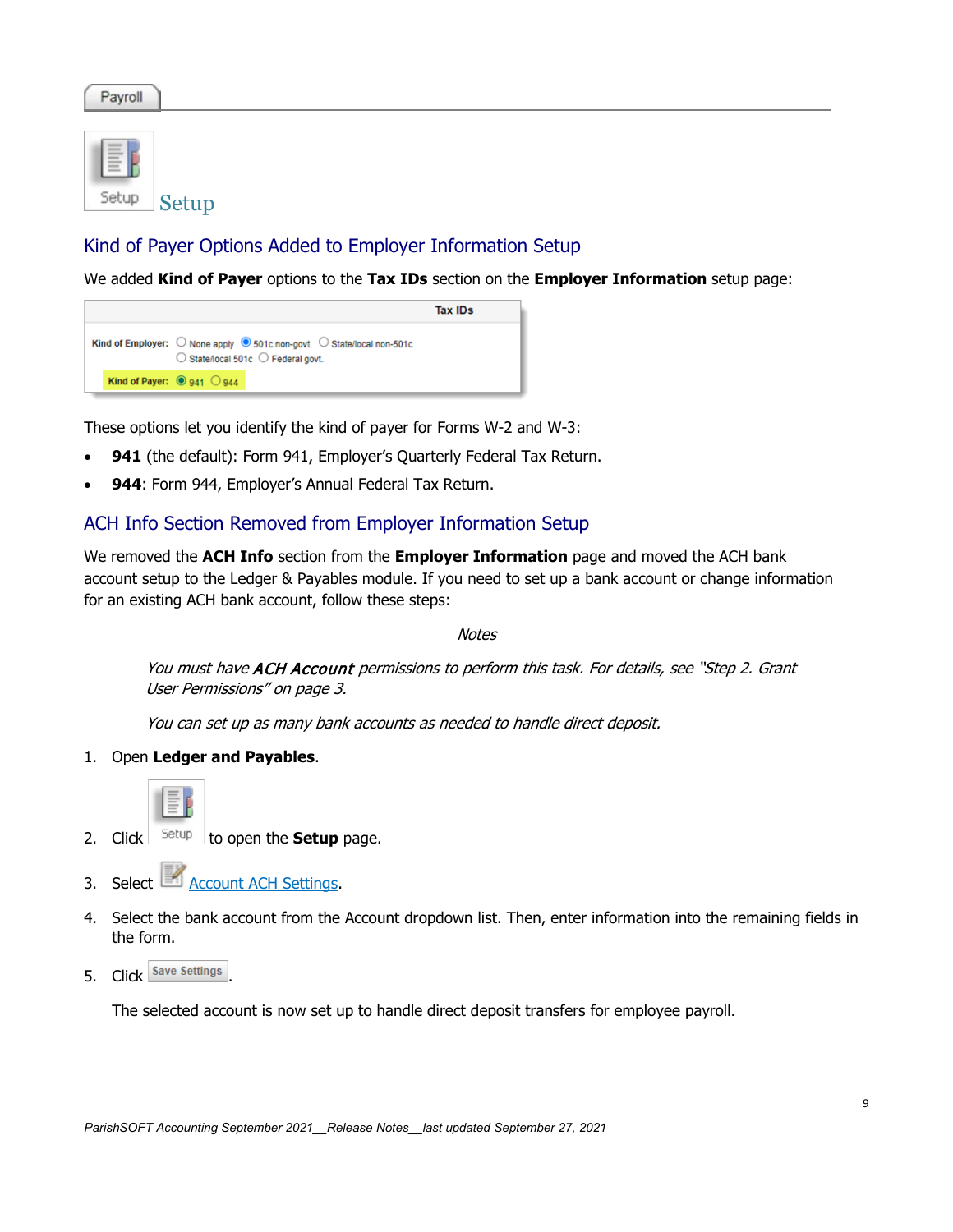### Added the Ability to Set Up and Use Multiple Bank Accounts for Payroll Direct Deposit

Previously, the **Payroll** application allowed only one bank account for employee direct deposit. Per customer request, we added the ability to set up and use more than one account for processing employee payroll through direct deposit.



**If your organization has an existing bank account set up for payroll direct deposit, no setup is required. The system continues to recognize and use that account for employee direct deposit.**

- If your organization wants to use more than one bank account for employee direct deposit, you must individually set up each account as an ACH account. The ACH bank account setup, previously done in Payroll, is now done in the Ledger and Payables module. You can find setup instructions under ["Step](#page-3-0) 3. Set Up the [Organization's](#page-3-0) ACH Bank Account" on page [4.](#page-3-0)
- If your organization needs to change the details of a bank account that is currently used to process payroll direct deposit, follow the instructions under "Step 3. Set Up the [Organization's](#page-3-0) ACH Bank [Account"](#page-3-0) on page [4](#page-3-0) to edit and save the bank details.

## Resolved Issues

**Consolidation Manager** 



### Fixed: Date Range Filters Confusing and Return Unexpected Results

Users reported experiencing confusion and getting unexpected results when applying the **Fiscal Period Ended** and **Accumulation Period** filters to data in the following Payroll reports:

- **Consolidated Accumulations**
- **Consolidated Taxable Pay and Withheld**
- **Consolidated Payroll Check Summary**

To help ensure that users obtain expected results, we removed these confusing filters and replaced them with the simpler **Date Range** selector, shown below:

| $\Gamma$ Date Range    |                         |  |
|------------------------|-------------------------|--|
| Start Date: 01/01/2019 | End Date:<br>12/31/2019 |  |